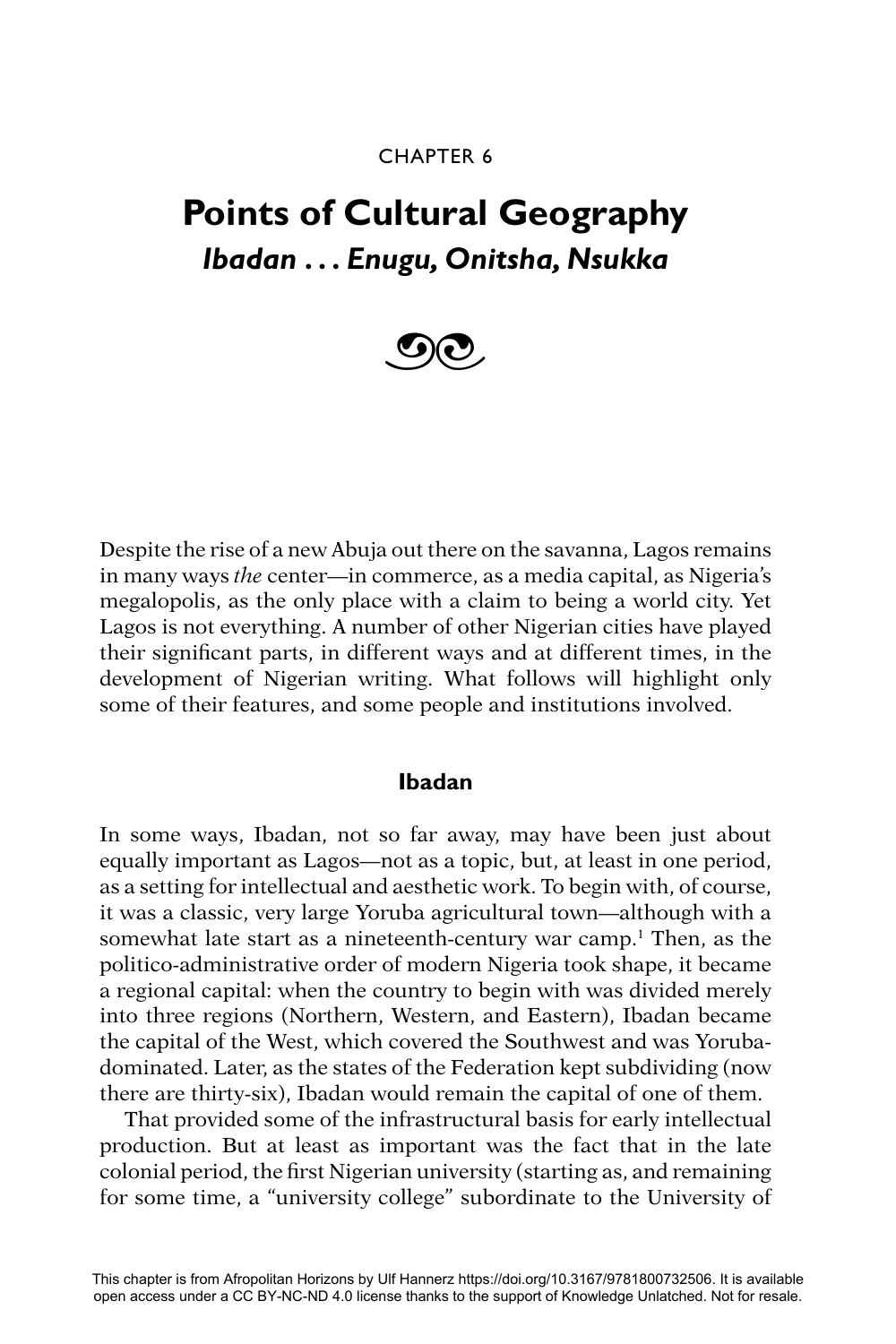London) was established here. To begin with, it was for the most part rather ordinarily academic, with a largely expatriate teaching staff. Gradually, however, other things began to happen, more or less offcampus. The paragraphs on Ibadan that follow dwell mostly on this period, around the arrival of Nigerian independence, when it was strikingly central to the growth of Nigerian literature and arts.

The spider in the web for much of this activity was the remarkable, originally German-Jewish intellectual entrepreneur Ulli Beier, for an extended period in the company of his wife Susanne Wenger. Here is a remarkable life story. Beier was born in 1922 in a small German city that after World War II became a Polish city. As Hitler came to power in Germany, the Beier family moved to join the Jewish community in Palestine (the state of Israel, of course, did not yet exist). After the war ended, by which time Ulli was an adult, he went to London as a student, and earned a higher degree in phonetics. But academic jobs were scarce in postwar Britain, so he took off for a position at that new outpost in Nigeria. And he brought his wife, Austrian artist Susanne Wenger, whom he had met on an excursion to Paris.

Soon enough he shifted from teaching phonetics to a job with the Extra-Mural Studies Department, which could serve as a base for varied outreach initiatives. It probably mattered that Beier and Wenger were of German and Austrian background, and therefore not entirely part of a still mostly British expatriate community. So they more or less "went native," forming strong links to local life and to the emergent late-colonial intellectual and artistic networks.

The several sophisticated periodicals coming out of Ibadan around this time bear evidence of the outcome. The journal *Ibadan* may have been basically an instance of academic in-house publishing: commentary and reviews were by a mixture of expatriate and Nigerian faculty, with advertising by foreign publishers as well as local businesses. Beier did not figure so much in this. But *Odù: Journal of Yoruba and Related Studies*, published by the Western Region Literature Committee, had Beier as one of its editors. And most importantly, there was *Black Orpheus*, steadily edited by Beier, with a varied series of coeditors. It described itself as "a Journal of African and Afro-American Literature," and in the editorial committee were people such as Aimé Cesaire, Léopold Sédar Senghor, and Ezekiel Mphahlele, as well as Chinua Achebe and Wole Soyinka. *Black Orpheus* reached out into the world of Black literature—for example, Ulli Beier was in touch with the mostly Francophone networks of Presence Africaine and Négritude—at the same time as it published the coming generation of Nigerian writers,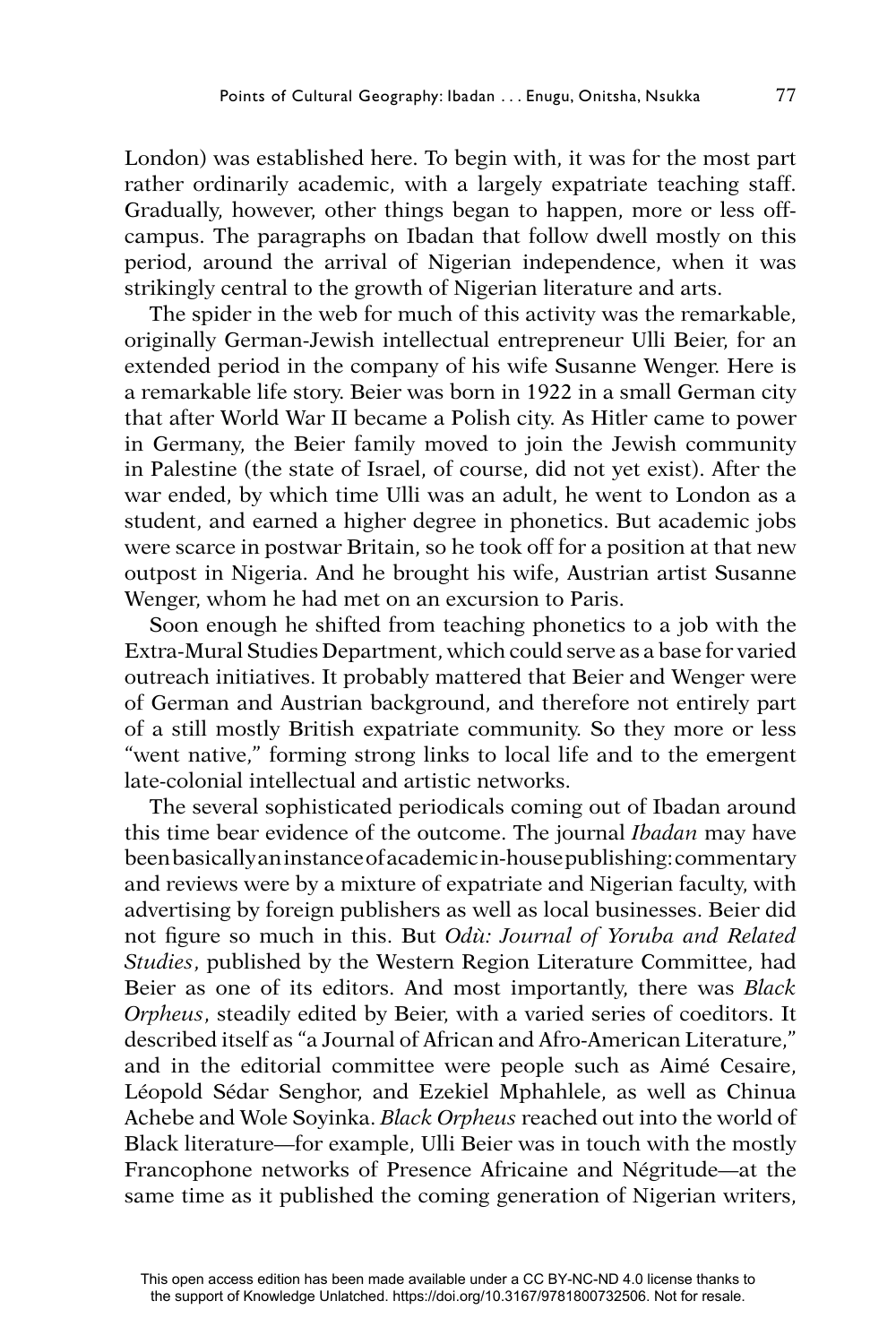as well as graphic illustrations by Nigerian artists. Achebe and Soyinka had both been University College of Ibadan students.

To begin with, the journal was sponsored by the Western Nigerian Ministry of Education, but by the 1960s it identified itself as a publication of the Mbari Club, Ibadan. Here was another entity within Beier's field of cultural enterprise. The Mbari Club was located at what had earlier been a Lebanese restaurant. The name came from an Igbo ceremony, with its associated local architecture, and was suggested by Chinua Achebe; being in Ibadan, it suggested a postethnic stance. It offered a library, an art gallery, and performances. In the early postindependence period, then, it was also central to making Ibadan what it was as an intellectual and aesthetic center.<sup>2</sup>

As Nigeria entered into a period of military coups, civil unrest, and war, Ulli Beier saw that his work there was coming to an end. Perhaps it was also true, as one commentator has suggested, that "his insistence on his own, possibly esoteric, standards brought him into conflict with some of his African co-editors and contributors" (Rea 1976: 102). In any case, he left, with his new wife (a British artist), for Papua New Guinea, where the couple began building up another cluster of cultural activities not so unlike what had been at Ibadan. The University of Ibadan, as it came to be in the troubled period of the late 1960s, was described in detail (ritually pseudonymized as the University of Ilosho) by the sociologist Pierre van den Berghe (1973), who spent a period researching the institution. Van den Berghe had an interesting personal background: while by the time of writing he was a professor at an American university, he was of Belgian family background, born in Lubumbashi at the time when it was Elisabethville, in the Belgian Congo, and had extensive research experience in various parts of Africa before he came to Ibadan. So here was perhaps another variation of Afropolitanism.3

Susanne Wenger, for her part, remained in Nigeria when Ulli Beier left, continuing artistic and educational work, and becoming a Yoruba cult priestess in Osogbo, ninety kilometers or so northeast of Ibadan. Renovating a decrepit old sacred grove at Osun River, she recruited more priests and priestesses, added numerous new sculptures, and attracted pilgrims and tourists. Osogbo also became the capital of a new state. In 2005, a few years before her death at ninety-three, Wenger's efforts were well rewarded, as UNESCO made the shrine Nigeria's first World Heritage site.<sup>4</sup>

As far as Ulli Beier's Africanist entrepreneurship was concerned, however, it was not over yet. Returning once more to Germany, he established an institution named the Iwalewa-Haus in the north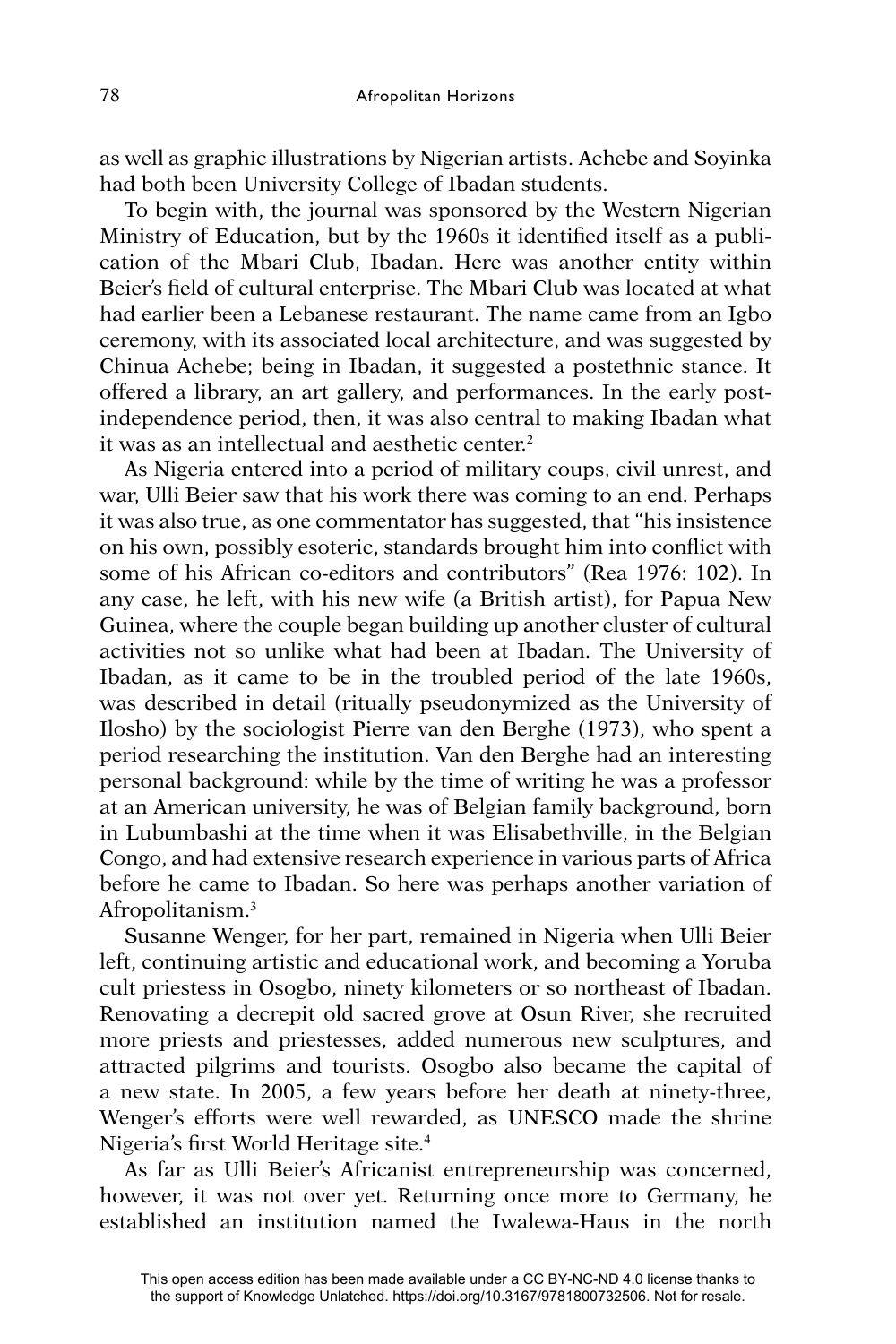Bavarian city of Bayreuth, otherwise mostly known as the birthplace of the composer Richard Wagner, and for the annual Wagnerian *Festspiele*. The Iwalewa-Haus (*Iwalewa* is Yoruba, meaning "Character is beauty") organized high-profile cultural events and exhibitions, continuing after Beier retired. Could one see it in a way as the Mbari Club reborn? It certainly played a part as the new university in Bayreuth emerged as a center for African studies in German academic life. As local rumor has it, it probably also helped that the prime minister of Bavaria, Franz Josef Strauss, after he had been on a safari to East Africa, was strongly supportive.

If we return from Ibadan to Lagos by road, we should not miss a stopover in Abeokuta, now capital of Ogun State. Amos Tutuola was born there. We may remember, too, from chapter 1 that this is where the Swedish author-traveler Artur Lundkvist met with the political leader, woman activist, and educator Funmilayo Ransome-Kuti, later also known as the Afro-beat musician Fela Kuti's mother. Their family network in Abeokuta would include Wole Soyinka, who keeps a home there, although he has had to spend periods in exile. We get a view of Fela Kuti's Abeokuta childhood in Carlos Moore's *Fela, Fela: This Bitch of a Life* (1982), and of Soyinka's in one of his autobiographical books, *Aké* (also 1982). And, in chapter 3, we learned that Dilim Okafor-Omali, early Igbo author, had gone to grammar school in Abeokuta.

We may remember as well, from chapter 2, that in Antonio Olinto's novel *The Water House*, the elderly Brazilian ex-slave Catarina, who returned to West Africa with her family, had grown up in this town. More recently, former president Olusegun Obasanjo has established a presidential library in Abeokuta, also as a research institution in its own right—although he is not always around, as he has maintained varied international activities. (For one thing, he served a period as president of Transparency International, the anti-corruption organization.)

#### **Enugu**

Enugu is in a way the southeastern Nigerian counterpart of Ibadan; since the late colonial period, it has always been the capital of something or other. But its origins are different. While Ibadan was a traditional precolonial city, Enugu has later origins. As the British established their domination further inland, theirs became an extractive colonialism. Tin was found on the Jos plateau, coal at Enugu. Thus railways were built from both of them to the new harbor at Port Harcourt to move the minerals overseas. Enugu for its part developed as a modern colonial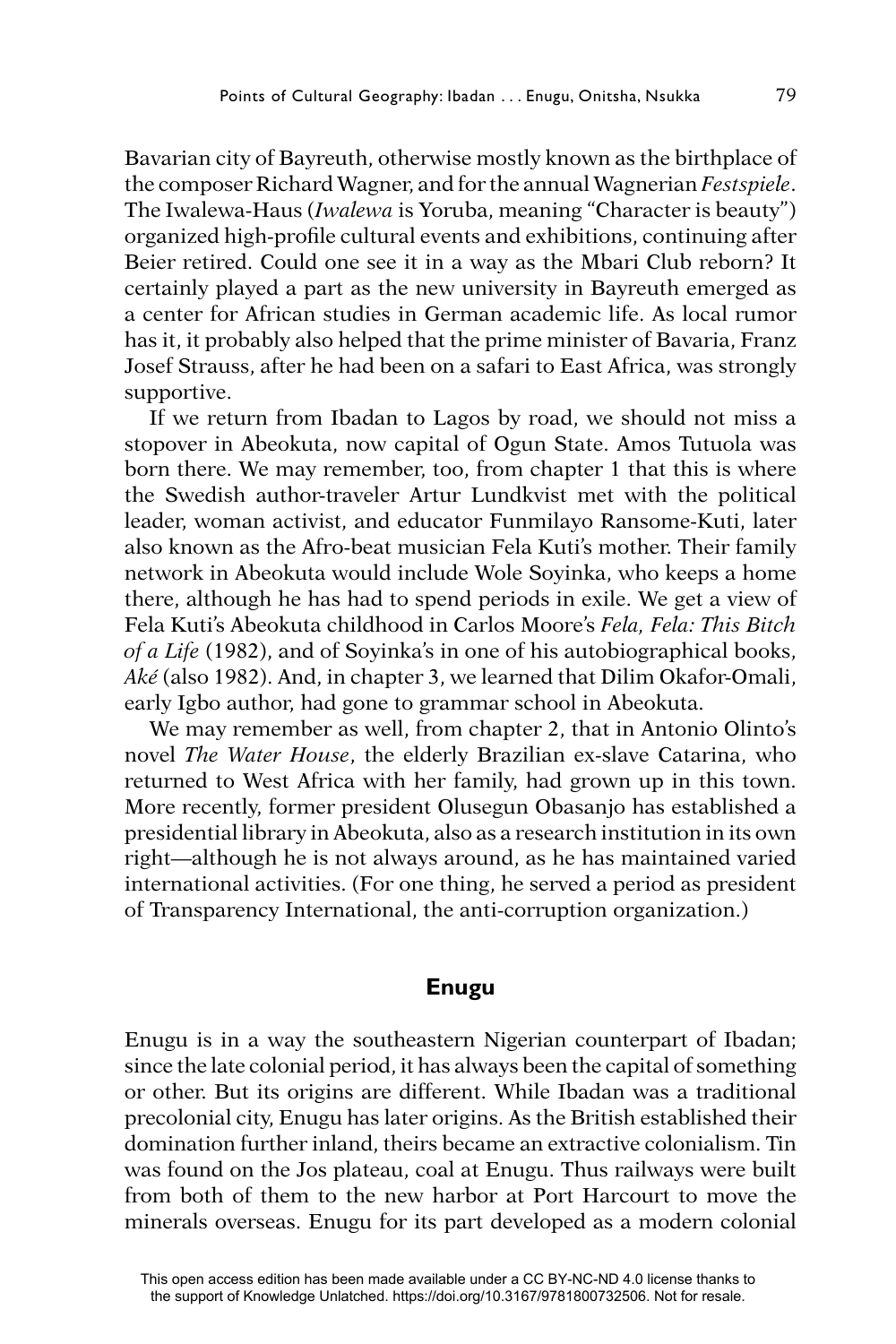mining town, with workers coming in from a wider area, and with its expatriate cluster as well. When in the late colonial period Nigeria was divided into three regions, Enugu was a sufficiently large and welllocated urban center to become the capital of the Eastern Region. Then, briefly, it was the capital of Biafra, although Nigerian forces took it back soon, so that the new country had to move elsewhere for a provisional capital. Now it is simply the capital of Enugu State.

Conditions in the mining industry could be volatile. In 1949, the police shot and killed twenty-one striking mine workers, injuring many more. At the time, this was fuel for nationalist politics, especially for the National Council of Nigeria and the Cameroons (NCNC), the movement started by Nnamdi Azikiwe, the leading Igbo politician. Enugu, of course, was in the Igbo heartland. By the mid-1950s, Azikiwe was in power (such as the colonial administration by then allowed) in Enugu, as premier of the Eastern Region. This was consequently the scene of his regional governing activities and the base for his continued nation-wide campaigning. At Nigeria's independence, he moved on to become the first governor-general, and later the first president of the new republic, by which time he was of course based in Lagos. With the first military coup in 1966, he was among those who lost his job; but although he went back to the East for a brief period, he was of two minds about the Biafra secession and returned to Lagos. His later attempts at a political comeback did not work out.

After the Biafra war, Enugu could return to developing in peace, as an example of self-generating metropolization. In 2006, the census had the Enugu population as 722 thousand. What could it be now— 800 thousand? A million? Newer state capitals in other states later created in southeastern Nigeria could not easily compete with Enugu. Although without a major university of its own, it has a number of institutions of higher education. Several regional newspapers are published out of Enugu. In different postwar periods there have also been some ambitious publishing houses. Flora Nwapa, the first Nigerian woman writer to be internationally published, with her *Efuru*  (1966), was a minister in the state government for several years in the 1970s, and established her own publishing enterprise in Enugu. Another enterprise was Fourth Dimension Publishing, started by the chief Victor Nwankwo and two of his brothers.5 It published Cyprian Ekwensi's *Divided We Stand* and two children's books by Chinua Achebe. But in 2002, Nwankwo was murdered outside his home in Enugu, apparently a political assassination. In the publishing business was also Dillibe Onyeama, another writer, with Delta Publishing. And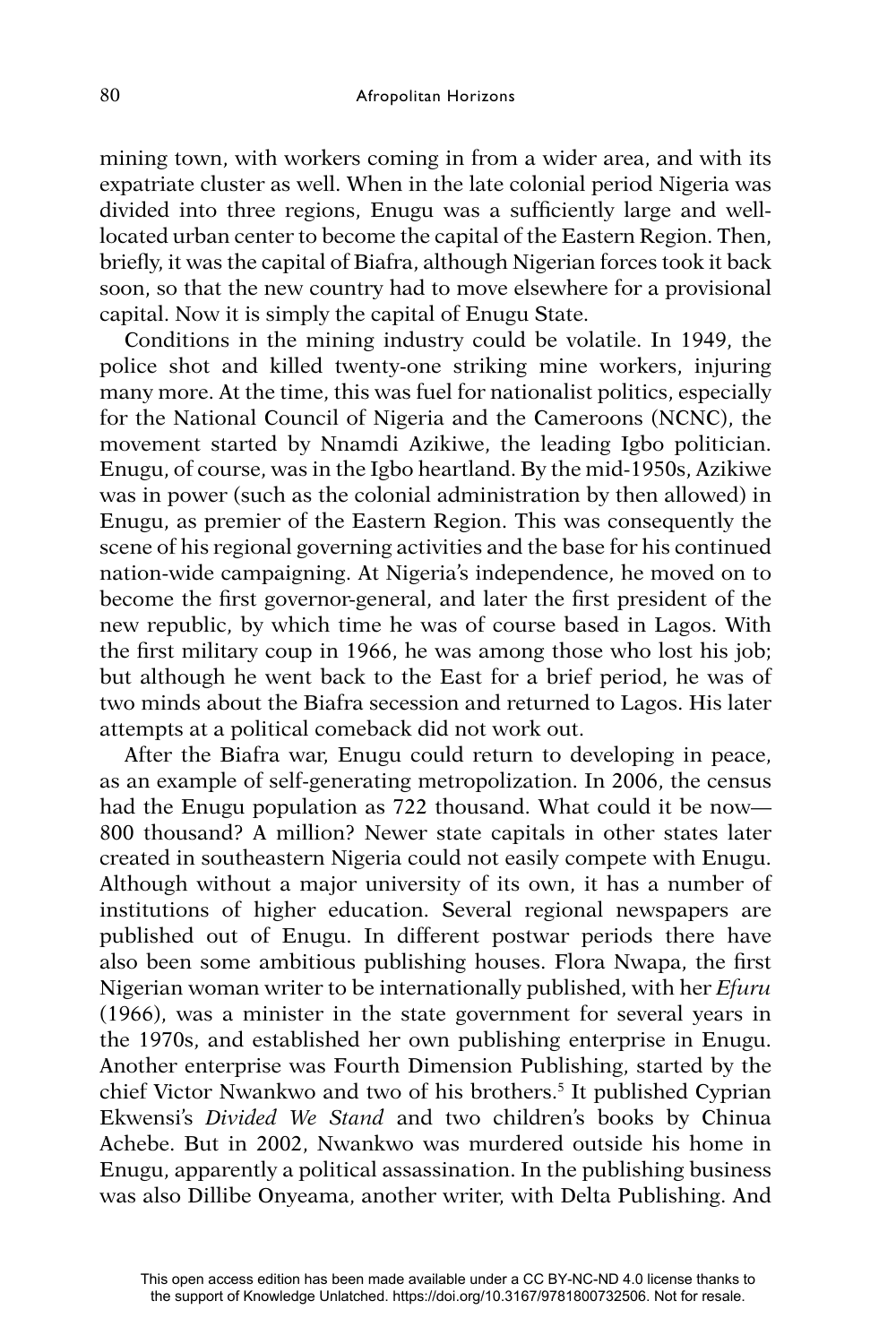yet another enterprise was NOK Publishers International (presumably named after the home of the famous antique Nok terracotta sculptures, found in a Northern Nigerian village), also publishing more academic style works.<sup>6</sup>

As far as literary portrayals of Enugu are concerned, there is at least one, *Coal City*, by Ogali A. Ogali (1977). But the sense of place in this book is not so strong, though there is plenty of action—see the next chapter.

## **Onitsha**

Onitsha—let me start some six hundred kilometers away from there, in my town, Kafanchan. The Igbo, who had been a very strong element in the population of this town, had all left it by the outbreak of the Biafra War (see chapter 14). As they came back in the early 1970s, some were old-timers, hoping to reclaim their abandoned properties; others were younger people who had actually never been there before. While some advantageous niches in the urban economy could not be reclaimed, quite soon they were back running a great many of the stalls in the Kafanchan market place.

One of my good friends and key informants was Shadrack, a young Igbo who ran a stall mostly selling soap and cosmetics to a female clientele. He had been set up in business by an older brother, who had his own stall nearby selling another slightly more expensive line of goods. Moreover, there was already a young teenage relative helping Shadrack with odds and ends. The Igbo, then, were repopulating the Kafanchan market by way of chain migration.

How come they were doing so well again? The answer may be multifaceted: the Igbo tended to be hard-working and privately rather spendthrift. But when I talked to Shadrack about such matters, he would also emphasize the geography of longer-distance wholesale trade. What Hausa traders sold at the Kafanchan market was in large part things like tomatoes, peppers, and onions, grown mostly in Hausaland, and this was a basis for more or less an ethnic monopoly. One might have thought that with regard to electrical items, textiles, or cosmetics, such a factor would matter less, but this is where Onitsha came into the picture. The huge Onitsha market had a uniquely large supply of imported goods, and it had recovered quickly after the war. Igbo traders, wherever they had established themselves in the reborn diaspora, would try to get to Onitsha to pick up supplies if they could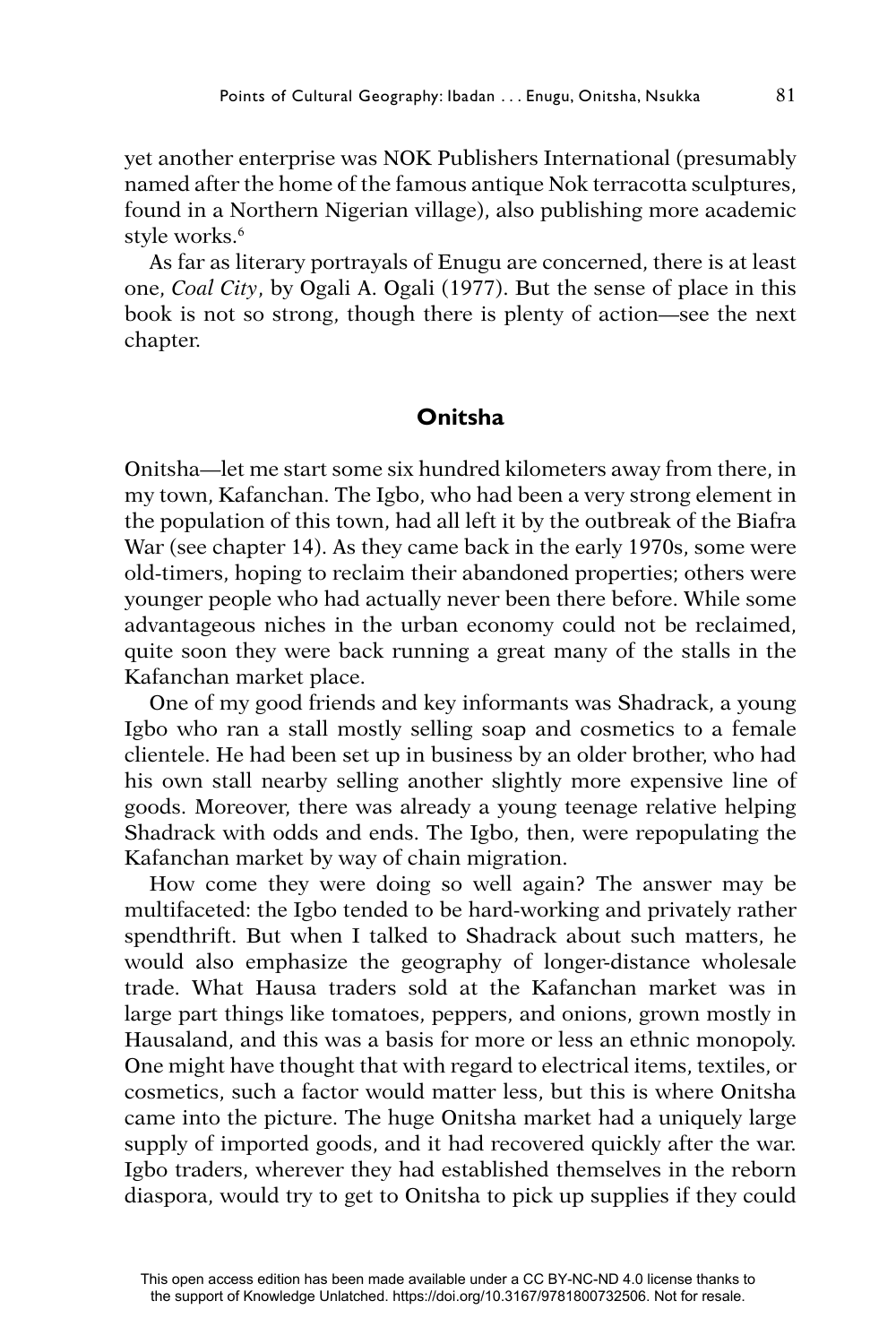afford the journey. Traders of other ethnic groups were more wary, uncertain whether the Igbo wholesalers would be as well-disposed toward them. As Christmas approached and Shadrack was planning a purchasing trip to Onitsha, I gave him a small loan so he could expand his line of goods to include some ladies' shoes.

Cyprian Ekwensi's Jagua Nana, in the end, set herself up in Onitsha, on the River Niger, to become a merchant princess. The Onitsha market, however, has also been the site for a small-scale writing and publishing industry that has drawn international attention. This industry seems to have come into being in the late 1940s, with numerous small printing presses turning out the work of a great many local writers. These early Onitsha writers, making a living from something else and writing in their spare time, were basically pamphleteers: their published work would mostly be thin and ugly, unevenly printed. A fifty-page volume would be substantial, and many would be considerably less. But they were cheap, and the number of copies sold could be quite large. By way of those Igbo traders coming to Onitsha from elsewhere in the country, they could now and then find their way to other Nigerian markets as well. This cultural petty entrepreneurship provided sustenance of many kinds for the imagination of townspeople, as well as practical and moral advice. There were romances, political tracts (about national and other African affairs), biographies, local histories, and advice on proper moral conduct and roads to success in life. The occasional Onitsha author might graduate to a more sophisticated national outreach through other publishing channels, although that did not happen so frequently.

Emmanuel Obiechina, lecturer at the University of Nigeria, Nsukka, at the time, devoted a monograph to the Onitsha writing and publishing industry in 1973 (with a foreword by Chinua Achebe, and including reprints of several pamphlets as an appendix).<sup>7</sup> This may have been around the time when it reached its greatest glory. Some commentators would compare it to London's nineteenth-century Grub Street. A little later, there is a wry comment by another Nigerian scholar: "Possibly none of the Onitsha writers ever thought that their pamphlets would ensure their lasting fame as writers. Probably none ever thought that the locally produced pamphlets intended only to amuse would draw the attention of University dons, literary critics and intellectuals of high order all over the world" (Emenyonu 1978: 84).<sup>8</sup>

But then there is also one very different Onitsha writer. The novel by J. M. G. LeClézio, winner of the Nobel Prize in Literature in 2008, is indeed named *Onitsha* (1992, in English translation 1997). LeClézio,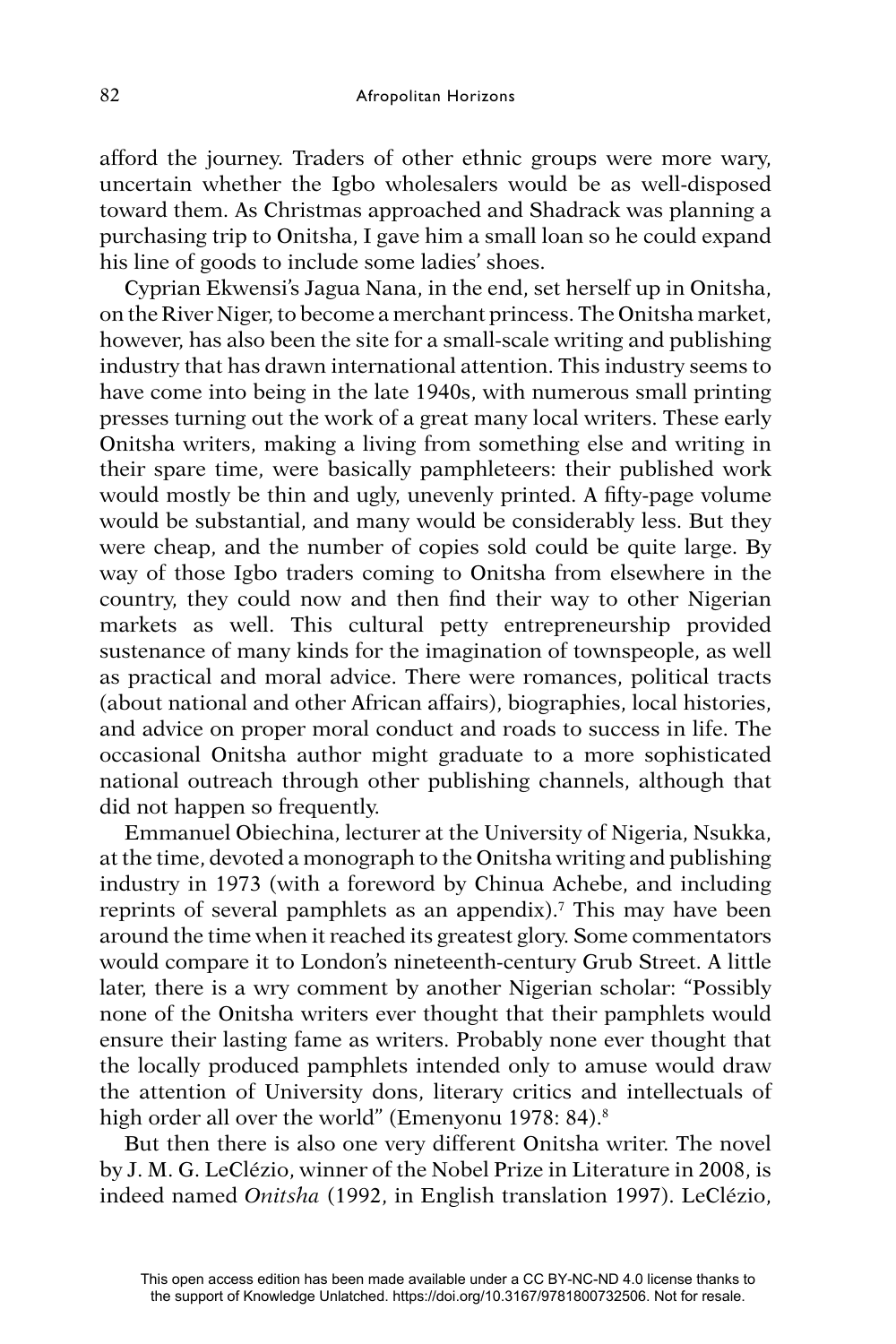who identifies himself as Franco-Mauritian, has his own local past. His father was for a period a doctor in Nigeria and brought his family to live there for a couple of years in the late 1940s, when his son, already showing a talent for writing, was between eight and ten years old.

So the *Onitsha* story is one about an expatriate family in this city in the late colonial period.9 The British husband-father, working for a major trading company, somewhat belatedly gets around to sending for his wife and young son to come out from Europe and join him. But they fit poorly into the local British colonial establishment of administrators and merchants. The wife does not even have quite the right pale hue of skin, as she is southern European. They get together with other Europeans, who are likewise marginal, but in different ways they also make contact with local African society. The husband becomes preoccupied with the early, semi-mythical history of the continent, reading widely. The wife approaches the natives of Onitsha more directly, as does their son. This draws them toward less accessible sides of Igbo ritual life.

As rumors about such conduct reach people at the British club, members are scandalized. These rule-breakers have to go. Arrangements are made to send them back to Europe—although not before the husband has been seriously ill: black-water fever. As the book ends, the son is at an English boarding school, hearing from afar about people dying in Biafra, and remembering their faces.

LeClezio's novel appears to be a blending of fictionalized childhood memory with elements from the intellectual and literary climate of late twentieth-century Europe. It stands as an effective, dramatic critique of a colonial order.

Since the precolonial era, it should also be said, Onitsha Igbo society was a little different from the Igboland further to the east, away from the big river. Onitsha was in touch with the more hierarchical civilization of Benin, seeming to deviate somewhat in a culturally hybrid manner from the egalitarianism of most of Igbo rural society, with certain inclinations toward aristocracy, viewing itself as more sophisticated, contrasting with rustic inland people. It also mattered that, in colonial times, Onitsha had a head start with regard to educational institutions.10 Nnamdi Azikiwe was of a leading Onitsha kin group, although his father was among those Igbo who went north with British colonization. So Nnamdi (also named Benjamin) was born in Zungeru, another new railway town. But he reconnected with his Onitsha roots regularly, and these had a part in his public identity.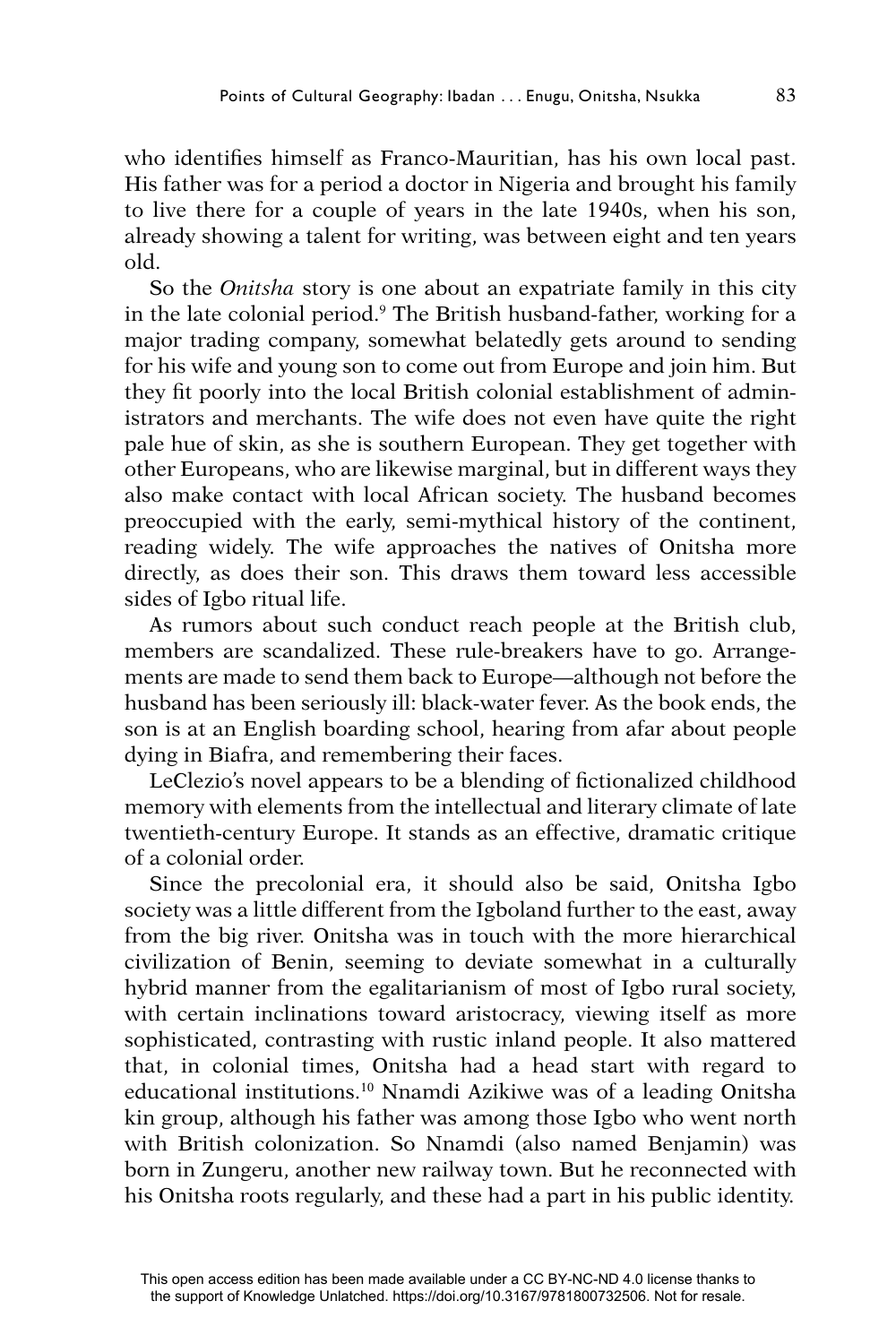## **Nsukka**

Nsukka is forty-seven kilometers north of Enugu.

A new university was one of Azikiwe's symbolically most central projects as premier of the Eastern Region: indeed the University of Nigeria at Nsukka became the country's first independent university, as Ibadan still formally had the dependent status of a university college. The latter, located in the Western Region, may have been seen as Yoruba-dominated, and there was an Igbo-Yoruba rivalry that could also reach into academia, at least as perceived in its politicized surroundings. (Actually there was a significant Igbo scholarly presence at Ibadan as well.11) But then the University of Nigeria also became a locus of an alternative academic tradition. Azikiwe had returned to Nigeria from the United States, with his own experience of historically Black institutions, such as Lincoln University in Pennsylvania, and, as a powerful politician in emergent Africa, he stood out as an attractive partner for American land-grant universities with their own internationalist ambitions.

In the early years, nonetheless, there was still evidently widespread doubt that legitimate academic knowledge could come from anywhere but the United Kingdom, with its modes of imperial outreach. In an interview as late as 2016, the veteran author and educational administrator Chukwuemeka Ike would reminisce that not everybody took kindly to the introduction of American ideas of higher education and it was predicted in some circles that the new institution would turn out unemployables with degrees.<sup>12</sup>

Our image of Nsukka may have come to depend a great deal on what Chimamanda Ngozi Adichie has had to say about it, here and there in her novels and short stories (fiction, but in these moments shifting into nonfiction?). It was already there as a setting in her first book, *Purple Hibiscus* (2004). Then Nsukka was "a little patch of dust in the middle of the bush, the cheapest land they could get to build the university on"—this is what Adichie  $(2007: 68)$  has one of her key figures, a young Igbo woman, say in *Half of a Yellow Sun*. But the utterance was supposedly made some time in the early 1960s, and Adichie was born in 1977. She did grow up in Nsukka, however, and is now certainly an important part of its claim to fame.

At about the same time, in the same novel, a radical Nigerian faculty member at the university is quoted as saying that "Nsukka was full of people from USAID and the Peace Corps and Michigan State University," so he wanted a forum for the few Nigerian lecturers (Adichie 2007: 76). But again, that would be more than a half century ago now.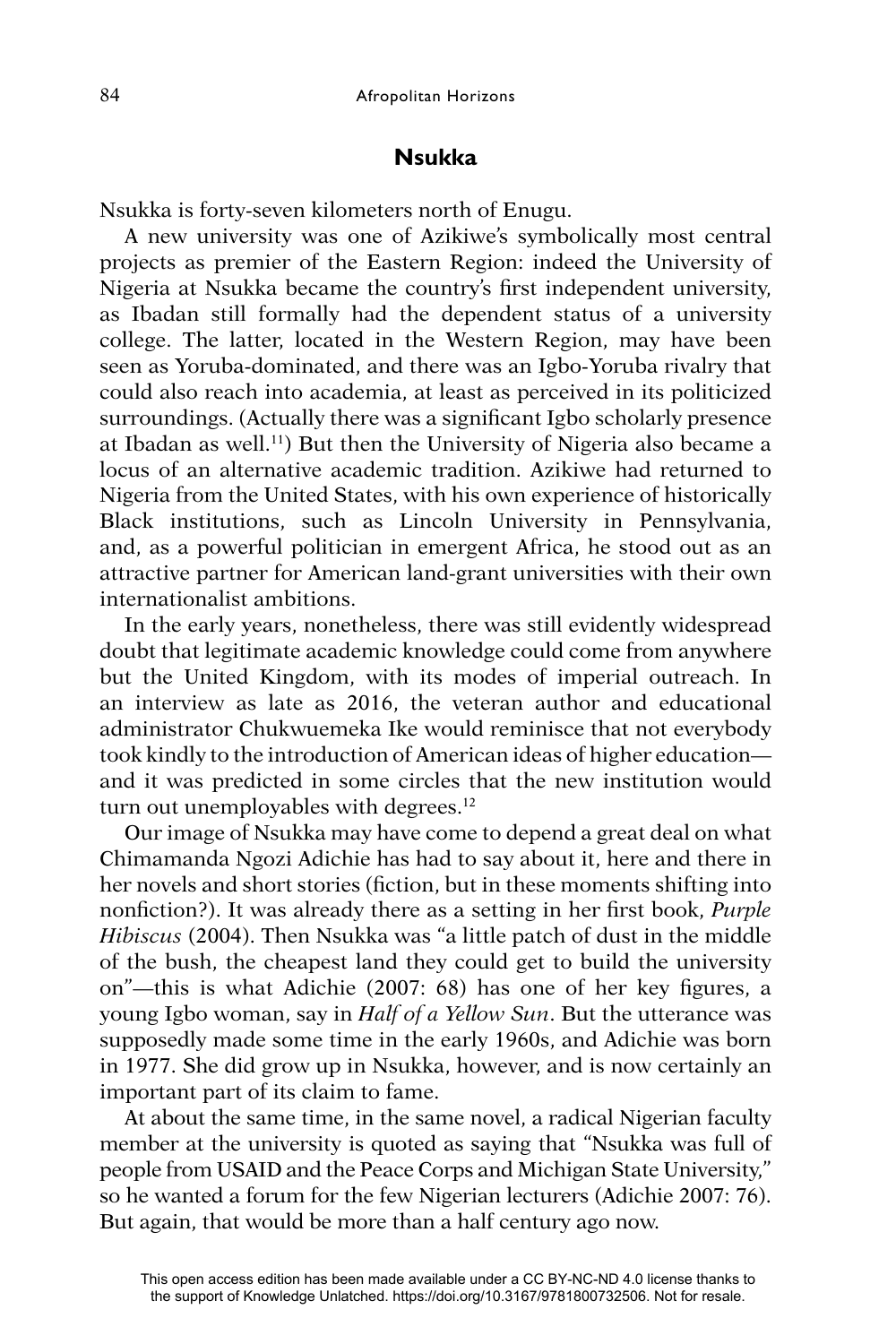During the years of secession and war, the University of Nigeria turned into the University of Biafra. Non-Igbo faculty soon left; Ken Saro-Wiwa, a lecturer whose home was in a non-Igbo Niger Delta area of the Eastern Region, was among those departing. We will come back to him. Yet, as Nsukka was far to the north in the new country, it was quite soon overrun by Nigerian forces.

After the war, it was back to being the University of Nigeria. Here was an academic company town—the rest of Nsukka did not amount to much. Chinua Achebe came for a professorship in the 1970s, in part to edit the cultural journal *Okike*, but has not had much to say about Nsukka, and later spent more of his time in the United States especially after the Lagos traffic accident that made him an invalid. To his American engagements we come back in chapter 15.

Chimamanda Ngozi Adichie has again had a few more comments. In one story in *The Thing around Your Neck*, she refers to the sort of intra-academic distancing found in university life in many parts of the world—"many of us in the proper sciences thought that the social sciences people were empty vessels who had too much time on their hands and wrote reams of unreadable books" (Adichie 2009: 60). In another she relates how once benign undergraduate fraternities turned into "cults"—the Black Axe, the Buccaneers, the Pirates—at war with each other, going through secret and strange initiations, mastering the swagger of American rap videos (Adichie 2009: 7). This sounds not so different from what we will find another observer lately reporting from Ibadan, in chapter 18.

Nsukka, along with its university, shows up in Adichie's *Americanah* too. Before the heroine Ifemelu takes off for the United States, she tries the University of Nigeria. She and her boyfriend, son of a professor, go off-campus for a meal, "sit on wooden benches in the dimness of the restaurant, eating, on enamel plates, the tenderest of meats and the tastiest of stews" (Adichie 2013: 90). But under the military government, faculty members are not getting their salaries.13

While still in Igboland, we should not altogether ignore Umuahia. It is now the capital of Abia State; after Enugu was lost to Nigerian troops, it was for some time the provisional capital of Biafra. Before that already, it was the site of the Government College Umuahia, a secondary school that counted among its midcentury students Chinua Achebe, Ken Saro-Wiwa, Chukwuemeka Ike, and the poet Christopher Okigbo, killed early in the Biafra war. One of the young, inspiring teachers at the college was Saburi Biobaku—notably a Yoruba sojourning in deepest Igboland. Biobaku would go on to become one of Nigeria's leading historians, with an academic career that included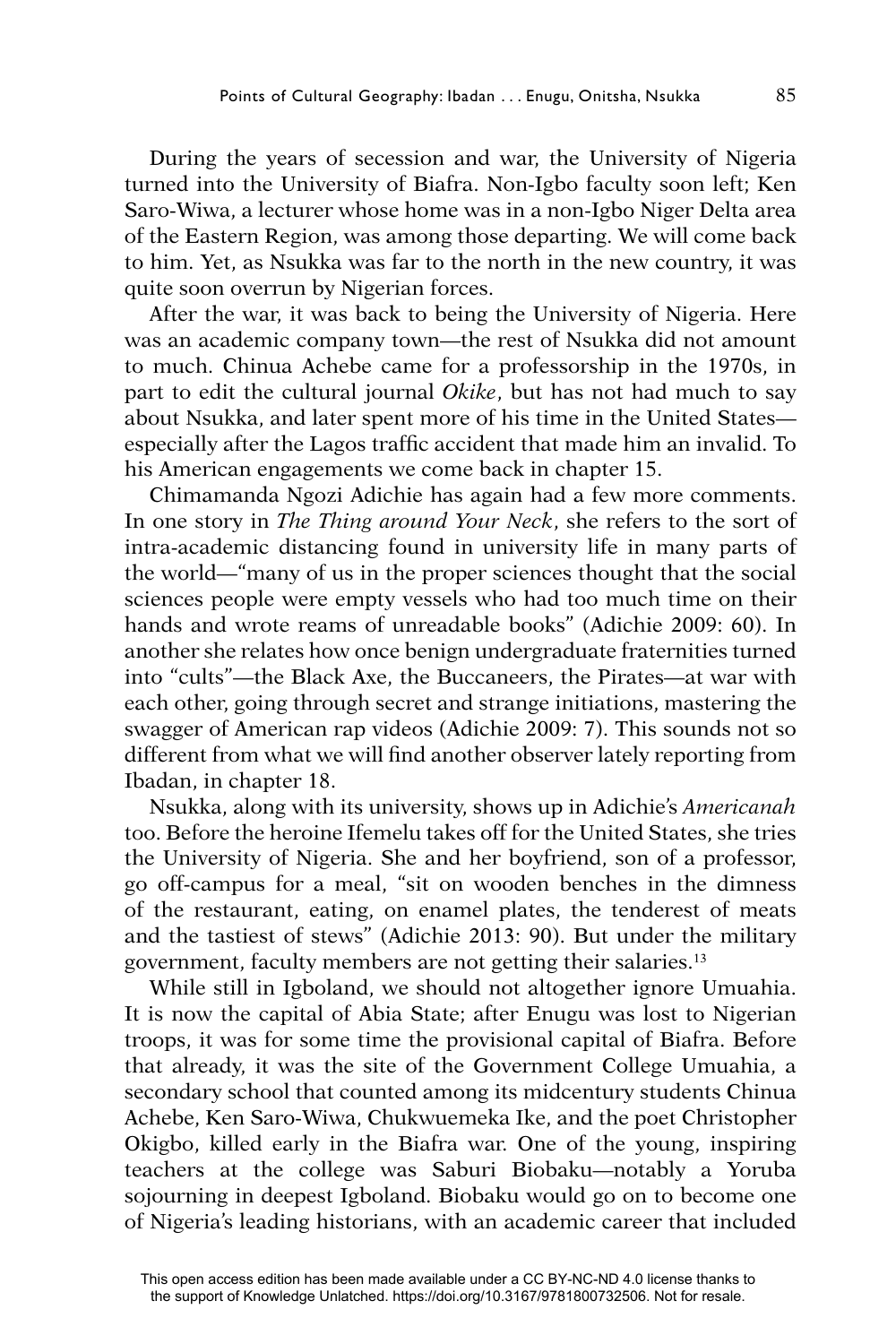the vice-chancellorship at the University of Lagos. Achebe, for his part, notes that he learned to play cricket at Umuahia.14

In this chapter, we have made some stops in southwestern and southeastern Nigeria. In chapter 13, briefly, we will look in at Zaria, and its Ahmadu Bello University, as part of an excursion to the north.

## **Notes**

- 1. In an early book I wrote about the anthropology of cities, I could point to the Yoruba agritown as an exemplar of the primordial kind of human urbanism (Hannerz 1980: 83), drawing on the comparative work of the historical geographer Paul Wheatley (1970).
- 2. Without mentioning the Mbari Club in this context, Achebe (2009: 108– 111) offers a view of the original Igbo *mbari*, "communal enterprise in creativity," in *The Education of a British-Protected Child*. In *There Was a Country*, Achebe (2012: 115) mentions Beier, but only quite brieflyperhaps not being inclined, in this context at least, to foreground an expatriate? Wole Soyinka (2006: 68–69, 73), on the other hand, has more to say about Beier and Wenger, and describes the Mbari club as "that cultural roosting place that doubled as a venue for artistic manifestations and political intrigue." Ezekiel Mphahlele, South African writer, spending some time in exile in Ibadan, also comments on the Mbari Club and *Black Orpheus* with some enthusiasm (see Manganyi 1983: 181, 211–212). Particularly on the influence of Beier, *Black Orpheus*, and the Mbari Club on the development of Nigerian art, see Okeke-Agulu 2015: 131–181. Beier himself has a richly illustrated chapter on Mbari houses in Igboland in his book *African Mud Sculpture* (1963).

More recently Juliana Spahr (2018: 93ff.), American literary scholar, has pointed to links between Beier and the Congress for Cultural Freedom, later revealed to have been a front organization for the CIA during the Cold War. After more than a half-century, the concrete information here seems scanty, with little connection to past local Ibadan circumstances; it is not clear that the Congress for Cultural Freedom, to Beier, might have been anything other than a welcome source of cash.

- 3. Pierre van den Berghe was my colleague for a year at the Center for Advanced Study in the Behavioral Sciences in Palo Alto, California, 1984–85.
- 4. For a rich historical and ethnographic study of the Osogbo shrine, see Probst 2011. Early in his scholarly career, Probst was at the Iwalewa-Haus in Bayreuth. See also Wole Soyinka 2006: 68–69 and Matory 2018: 318–321 for comments on Susanne Wenger's background and long-term influence.
- 5. As I understand it, the rather early Afropolitan writer Nkem Nwankwo was not directly related to them. He came from the Onitsha area, took an Ibadan degree, moved to the United States, and went into academic life,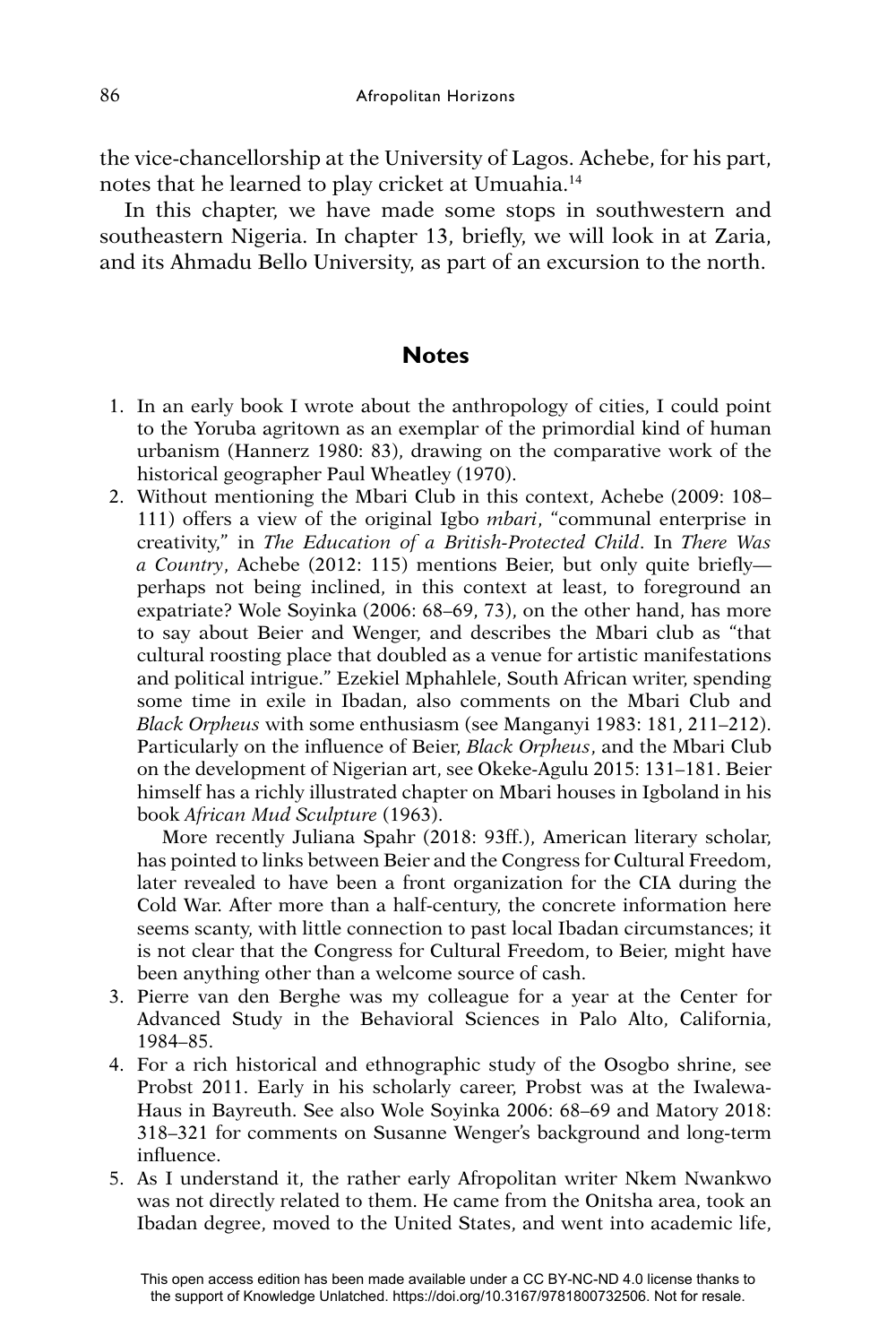remaining there until his death. He reached a certain fame especially with his novel *Danda* (1964).

- 6. Such as Remi Anifowose's *Violence and Politics in Nigeria: The Tiv and Yoruba Experience* (1982). Fourth Dimension published related kinds of nonfiction as well—for example, the Biafran general Alexander Madiebo's *The Nigerian Revolution and the Biafran War* (1980). Madiebo was also a high-level Nigerian army officer when younger Igbo officers made their January 1966 coup, and traces the events leading up to the Biafra secession, as well as all that followed.
- 7. Obiechina later moved up to a professorship at Nsukka, and into university governance; he died in Silver Spring, Maryland, the Washington suburb, in 2010.
- 8. Emenyonu was the head of Department of English Language and Literature at Alvan Ikoku College of Education, Owerri. For a further brief comment on the Onitsha literature, see Griswold (2000: 66–68), who suggests that returning soldiers had a part in its post–World War II development.
- 9. LeClézio's description of Onitsha colonial life may be largely fictitious; in a later book (LeClézio 2013), a biographical portrait of his father places the latter's service as a doctor in Igboland in more remote Ogoja.
- 10. See on this Isichei 1976: 190–191. The American anthropologist Richard Henderson has analyzed the complexities of Onitsha social structure in considerable detail, while committed to applying metropolitan social theory as it was at the time. One may find it puzzling that in a monograph about Igbo society published in 1972, there is no mention whatsoever of the war that ended a couple of years earlier, and one would have liked to learn more about Henderson's field research, meticulous as it obviously was.
- 11. This is shown quite clearly in van den Berghe's (1973) study. For one thing, its first Nigerian principal, the historian K. O. Dike, was an Igbo.
- 12. The interview with Chukwuemeka Ike appeared in the *Vanguard*, 5 November 2016 (available on its web site). Ike also has a novel, *The Naked Gods*  (1970), sited at the fictitious University of Songhai, which seems in part inspired by the institution at Nsukka. There is an American vice-chancellor, and a number of American visiting professors provided through the Save the Underdeveloped Nations Scheme (SUNS). These are in continuous competition, however, with British staff members, such as the registrar, James Toogood, and one of the issues of conflict is who will be the first indigenous vice-chancellor. The two candidates seem to compete over who is most underqualified. All this, of course, is an often hilarious but rather gross parody.
- 13. We get a glimpse of Nsukka in more recent times in a portrait of the Ghanaian-Nigerian sculptor El Anatsui by Julian Lucas (2021) in the *New Yorker.* Anatsui has been in Nsukka since 1975.
- 14. It also turns out that evidently a little later, when he was a student in London, Biobaku would have a part in "authenticating" the manuscript of Tutuola's *The Palm-Wine Drinkard* on the advice of Professor Daryll Forde to the publisher (cf. Lindfors 2010: 22, and chapter 1, note 1). Achebe (2012: 21–26) discusses his Umuahia period in *There Was a Country*, his "personal history of Biafra."

This open access edition has been made available under a CC BY-NC-ND 4.0 license thanks to the support of Knowledge Unlatched. https://doi.org/10.3167/9781800732506. Not for resale.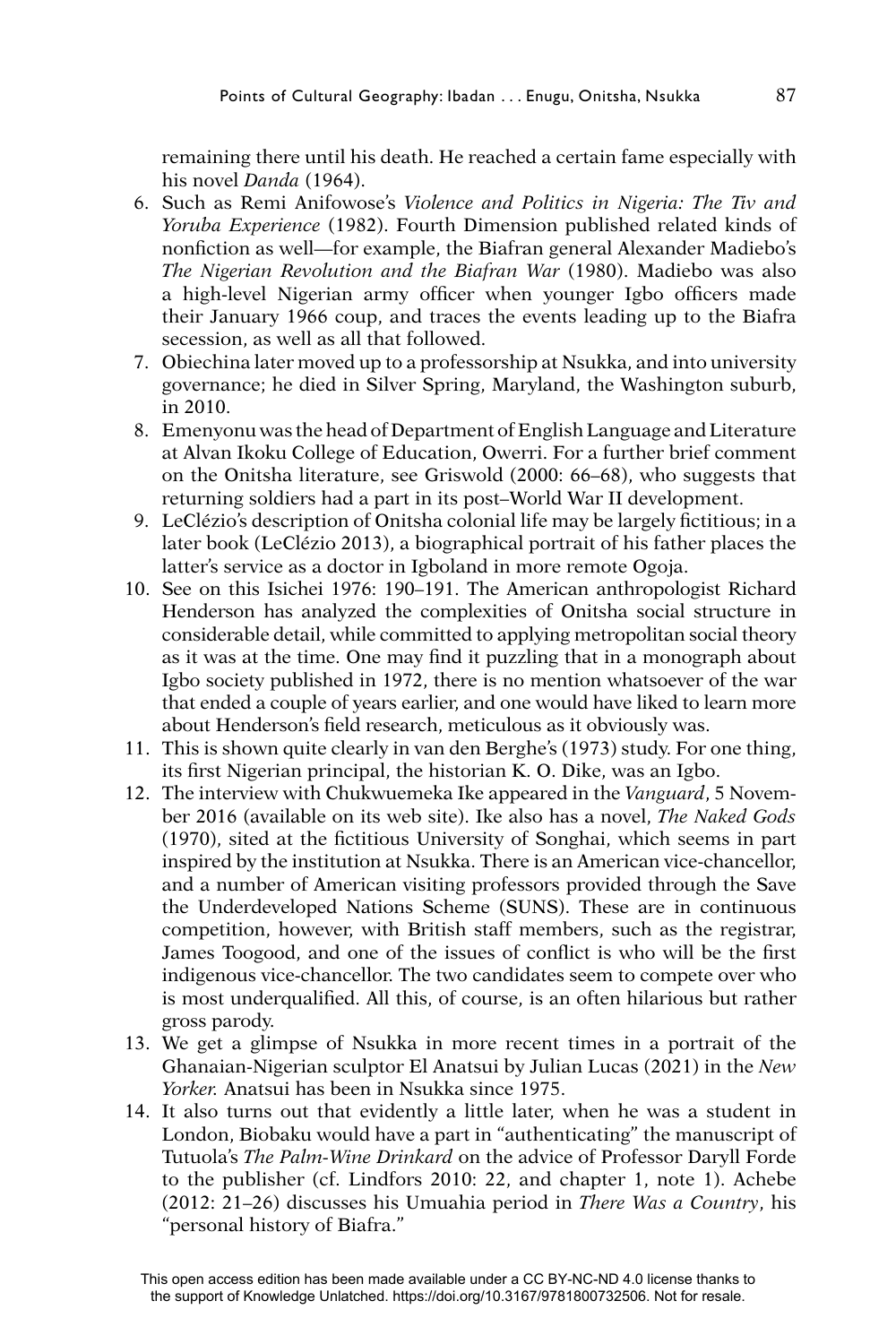#### **References**

- Achebe, Chinua. 2009. *The Education of a British-Protected Child.* London: Penguin.
	- ———. 2012. *There Was a Country*. New York: Penguin.
- Adichie, Chimamanda Ngozi. 2004. *Purple Hibiscus.* London: Fourth Estate.
- ———. 2007. *Half of a Yellow Sun*. London: Harper.
- ———. 2009. *The Thing around Your Neck.* London: Fourth Estate.
- ———. 2013. *Americanah.* London: Fourth Estate.
- Anifowose, Remi. 1982. *Violence and Politics in Nigeria: The Tiv and Yoruba Experience.* Enugu: NOK Publishers.
- Beier, Ulli. 1963. *African Mud Sculpture.* London: Cambridge University Press.
- van den Berghe, Pierre. 1973. *Power and Privilege at an African University.*  London: Routledge & Kegan Paul.
- Emenyonu, Ernest. 1978. *The Rise of the Igbo Novel.* Ibadan: Oxford University Press.
- Griswold, Wendy. 2000. *Bearing Witness: Readers, Writers, and the Novel in Nigeria.* Princeton, NJ: Princeton University Press.
- Hannerz, Ulf. 1980. *Exploring the City.* New York: Columbia University Press.
- Henderson, Richard N. 1972. *The King in Every Man*. New Haven, CT: Yale University Press.
- Ike, Chukwuemeka. 1970. *The Naked Gods.* London: Harvill.
- Isichei, Elizabeth. 1976. *A History of the Igbo People.* London: Macmillan.
- LeClézio, J. M. G. 1997. *Onitsha.* Lincoln: University of Nebraska Press.
- ———. 2013. *The African.* Boston, MA: Godine.
- Lindfors, Bernth. 2010. *Early West African Writers.* Trenton, NJ: Africa World Press.
- Lucas, Julian. 2021. "Structure and Flow: How El Anatsui Broke the Seal on Contemporary Art." *New Yorker*, 18 January.
- Madiebo, Alexander A. 1980. *The Nigerian Revolution and the Biafran War*. Enugu: Fourth Dimension Publishers.
- Manganyi, N. Chaboni. 1983, *Exiles and Homecomings: A Biography of Es'kia Mphahlele.* Johannesburg: Ravan Press.
- Matory, J. Lorand. 2018. *The Fetish Revisited: Marx, Freud, and the Gods Black People Make.* Durham, NC: Duke University Press.
- Moore, Carlos. 1982. *Fela, Fela: This Bitch of a Life.* London: Allison and Busby. Nwankwo, Nkem. 1964. *Danda.* London: Andre Deutsch.
- Nwapa, Flora. 1966. *Efuru*. London: Heinemann.
- Obiechina, Emmanuel. 1973. *An African Popular Literature.* Cambridge: Cambridge University Press.
- Ogali, Ogali A. 1977. *Coal City*. Enugu: Fourth Dimension Publishers.
- Okeke-Agulu, Chika. 2015. *Postcolonial Modernism: Art and Decolonization in Twentieth-Century Nigeria.* Durham, NC: Duke University Press.
- Probst, Peter. 2011. *Osogbo and the Art of Heritage: Monuments, Deities, and Money.* Bloomington: Indiana University Press.
- Rea, Julian. 1976. "Aspects of African Publishing 1945–74." In Christopher Fyfe (ed.), *African Studies Since 1945.* London: Longman.